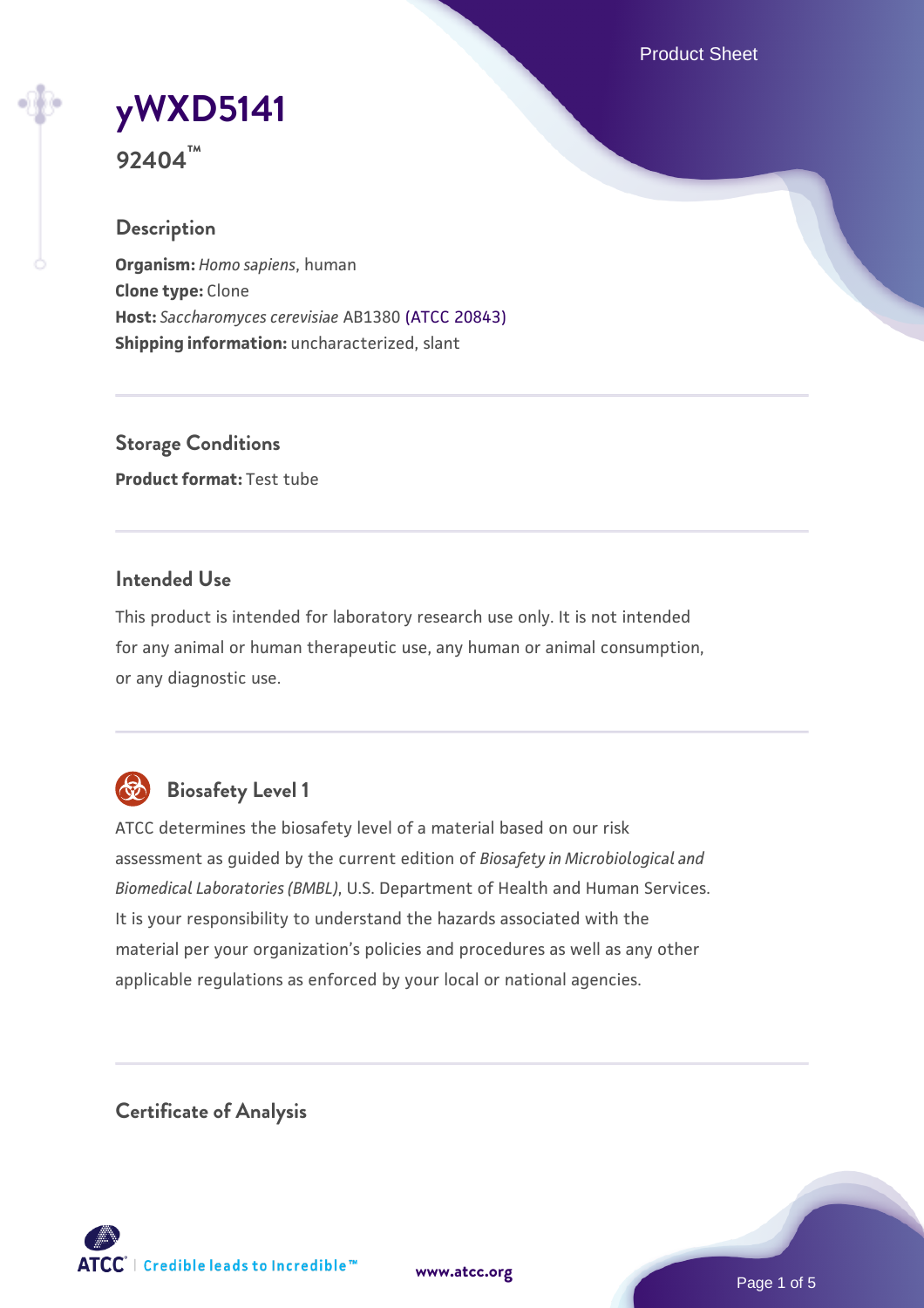## **[yWXD5141](https://www.atcc.org/products/92404)** Product Sheet **92404**

For batch-specific test results, refer to the applicable certificate of analysis that can be found at www.atcc.org.

## **Insert Information**

**Type of DNA:** genomic **Genome:** Homo sapiens **Chromosome:** X X pter-q27.3 **Gene name:** DNA Segment, single copy **Gene product:** DNA Segment, single copy [DXS4098] **Gene symbol:** DXS4098 **Contains complete coding sequence:** Unknown **Insert end:** EcoRI

## **Vector Information**

**Intact vector size:** 11.454 **Vector name:** pYAC4 **Type of vector:** YAC **Host range:** *Saccharomyces cerevisiae*; *Escherichia coli* **Vector information:** other: telomere, 3548-4235 other: telomere, 6012-6699 Cross references: DNA Seq. Acc.: U01086 **Cloning sites:** EcoRI **Markers:** SUP4; HIS3; ampR; URA3; TRP1 **Replicon:** pMB1, 7186-7186; ARS1, 9632-10376

## **Growth Conditions**

**Medium:**  [ATCC Medium 1245: YEPD](https://www.atcc.org/-/media/product-assets/documents/microbial-media-formulations/1/2/4/5/atcc-medium-1245.pdf?rev=705ca55d1b6f490a808a965d5c072196)



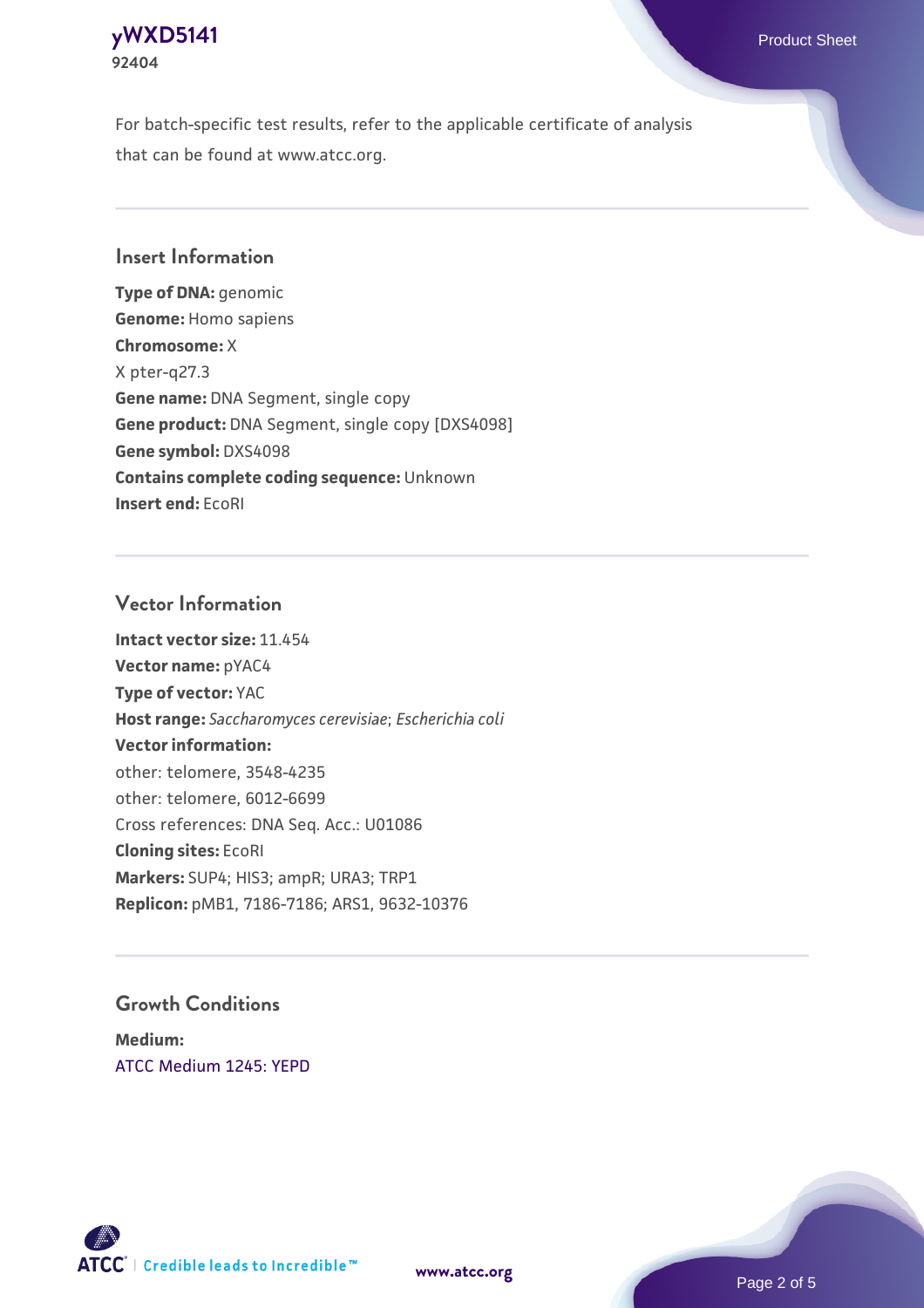**[yWXD5141](https://www.atcc.org/products/92404)** Product Sheet **92404**

**Temperature:** 30°C

#### **Notes**

More information may be available from ATCC (http://www.atcc.org or 703- 365-2620).

## **Material Citation**

If use of this material results in a scientific publication, please cite the material in the following manner: yWXD5141 (ATCC 92404)

### **References**

References and other information relating to this material are available at www.atcc.org.

#### **Warranty**

The product is provided 'AS IS' and the viability of ATCC® products is warranted for 30 days from the date of shipment, provided that the customer has stored and handled the product according to the information included on the product information sheet, website, and Certificate of Analysis. For living cultures, ATCC lists the media formulation and reagents that have been found to be effective for the product. While other unspecified media and reagents may also produce satisfactory results, a change in the ATCC and/or depositor-recommended protocols may affect the recovery, growth, and/or function of the product. If an alternative medium formulation or reagent is used, the ATCC warranty for viability is no longer valid. Except as expressly set forth herein, no other warranties of any kind are

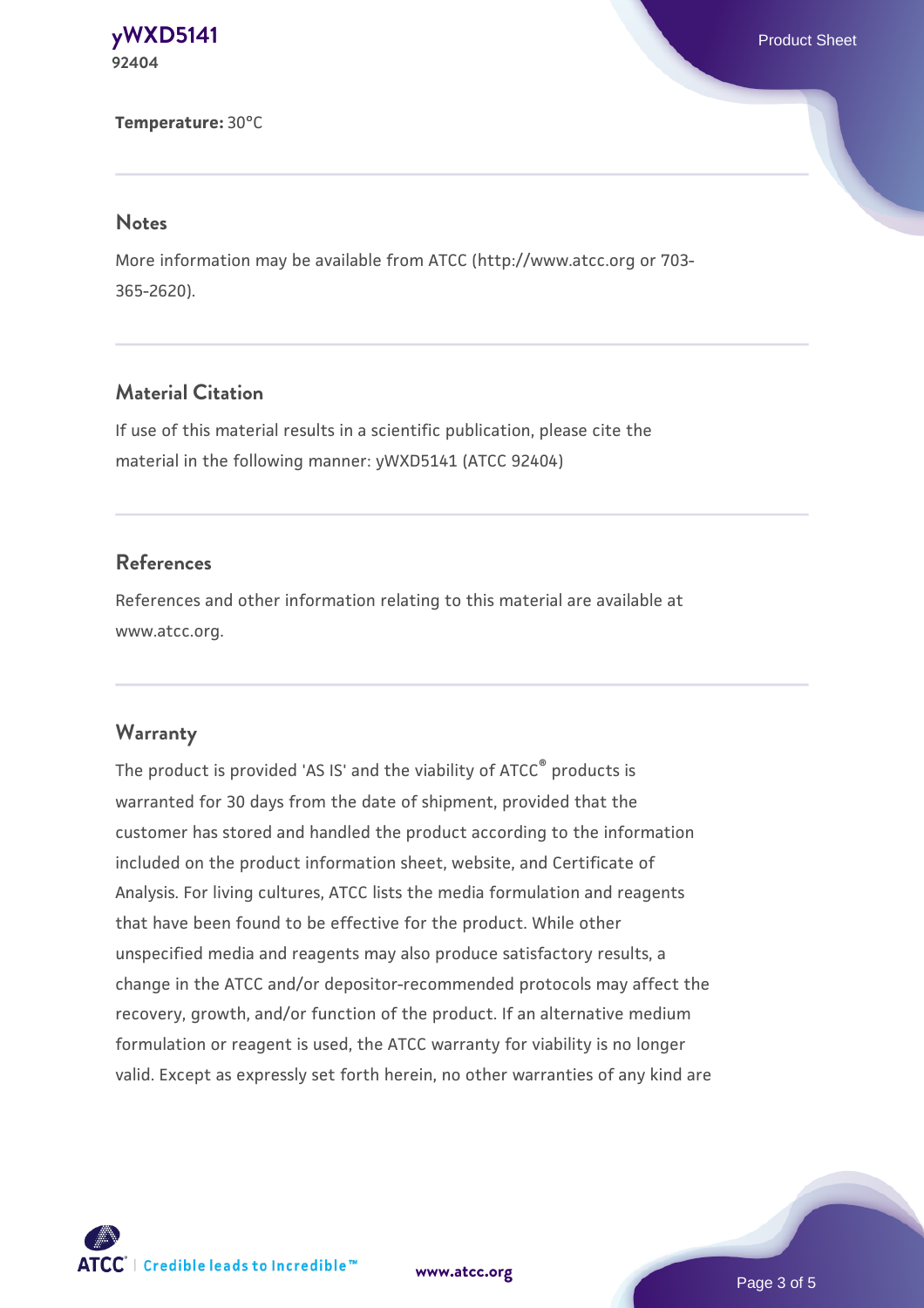**[yWXD5141](https://www.atcc.org/products/92404)** Product Sheet **92404**

provided, express or implied, including, but not limited to, any implied warranties of merchantability, fitness for a particular purpose, manufacture according to cGMP standards, typicality, safety, accuracy, and/or noninfringement.

## **Disclaimers**

This product is intended for laboratory research use only. It is not intended for any animal or human therapeutic use, any human or animal consumption, or any diagnostic use. Any proposed commercial use is prohibited without a license from ATCC.

While ATCC uses reasonable efforts to include accurate and up-to-date information on this product sheet, ATCC makes no warranties or representations as to its accuracy. Citations from scientific literature and patents are provided for informational purposes only. ATCC does not warrant that such information has been confirmed to be accurate or complete and the customer bears the sole responsibility of confirming the accuracy and completeness of any such information.

This product is sent on the condition that the customer is responsible for and assumes all risk and responsibility in connection with the receipt, handling, storage, disposal, and use of the ATCC product including without limitation taking all appropriate safety and handling precautions to minimize health or environmental risk. As a condition of receiving the material, the customer agrees that any activity undertaken with the ATCC product and any progeny or modifications will be conducted in compliance with all applicable laws, regulations, and guidelines. This product is provided 'AS IS' with no representations or warranties whatsoever except as expressly set forth herein and in no event shall ATCC, its parents, subsidiaries, directors, officers, agents, employees, assigns, successors, and affiliates be liable for indirect, special, incidental, or consequential damages of any kind in connection with or arising out of the customer's use of the product. While reasonable effort is made to ensure authenticity and reliability of materials on deposit, ATCC is not liable for damages arising from the misidentification or misrepresentation of such materials.



**[www.atcc.org](http://www.atcc.org)**

Page 4 of 5